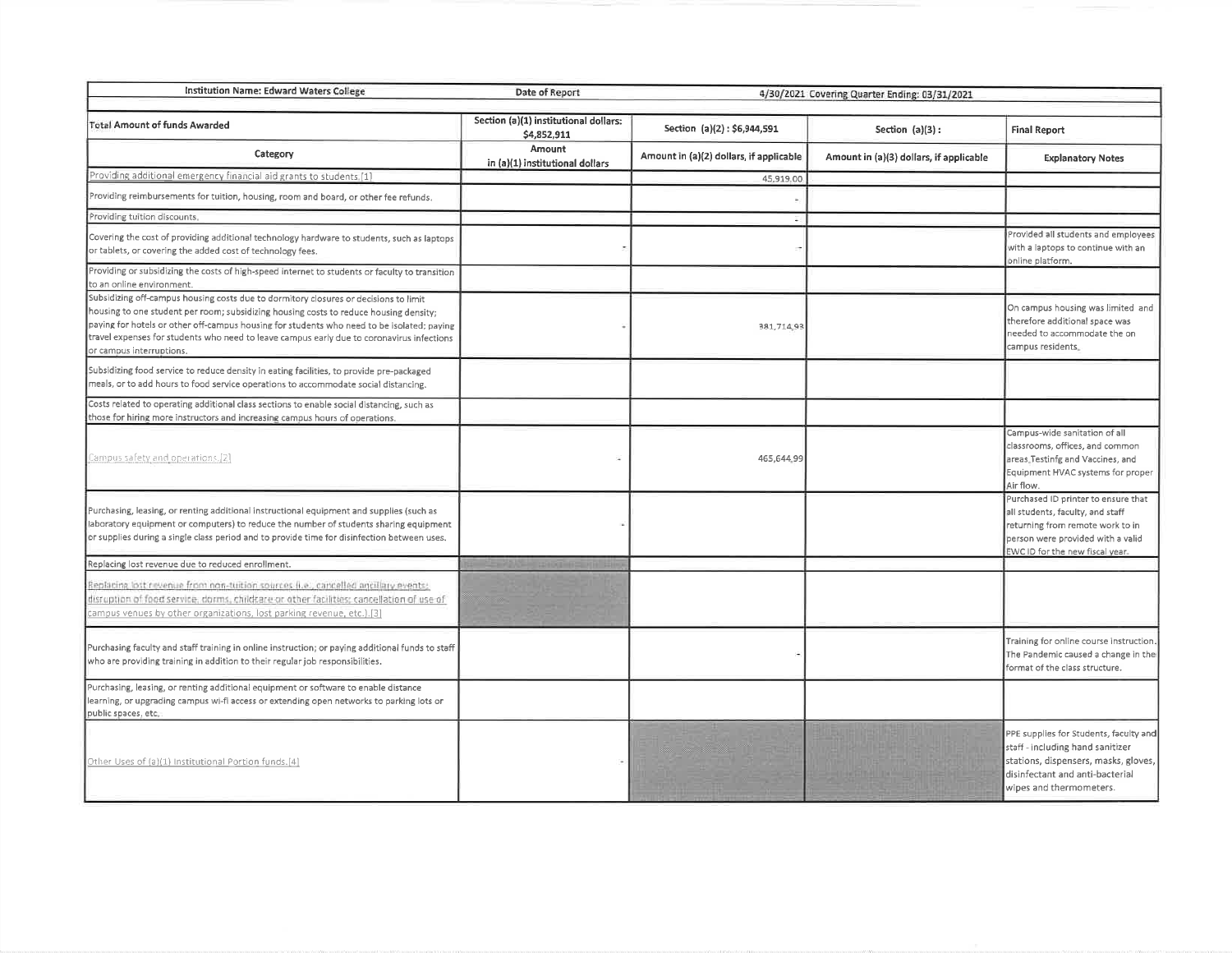| or Uses of (a)(2) or (a)(3) funds, if applicable (5) | 14,631,35  | PPE supplies for Students, faculty and<br>staff - including hand sanitizer<br>stations, dispensers, masks, gloves,<br>disinfectant and anti-bacterial<br>wipes and thermometers. |
|------------------------------------------------------|------------|----------------------------------------------------------------------------------------------------------------------------------------------------------------------------------|
| Quarterly Expenditures for each Program              | 907,910.27 |                                                                                                                                                                                  |
| Total of Quarterly Expenditures                      |            | 907,910.27                                                                                                                                                                       |

the control of the control of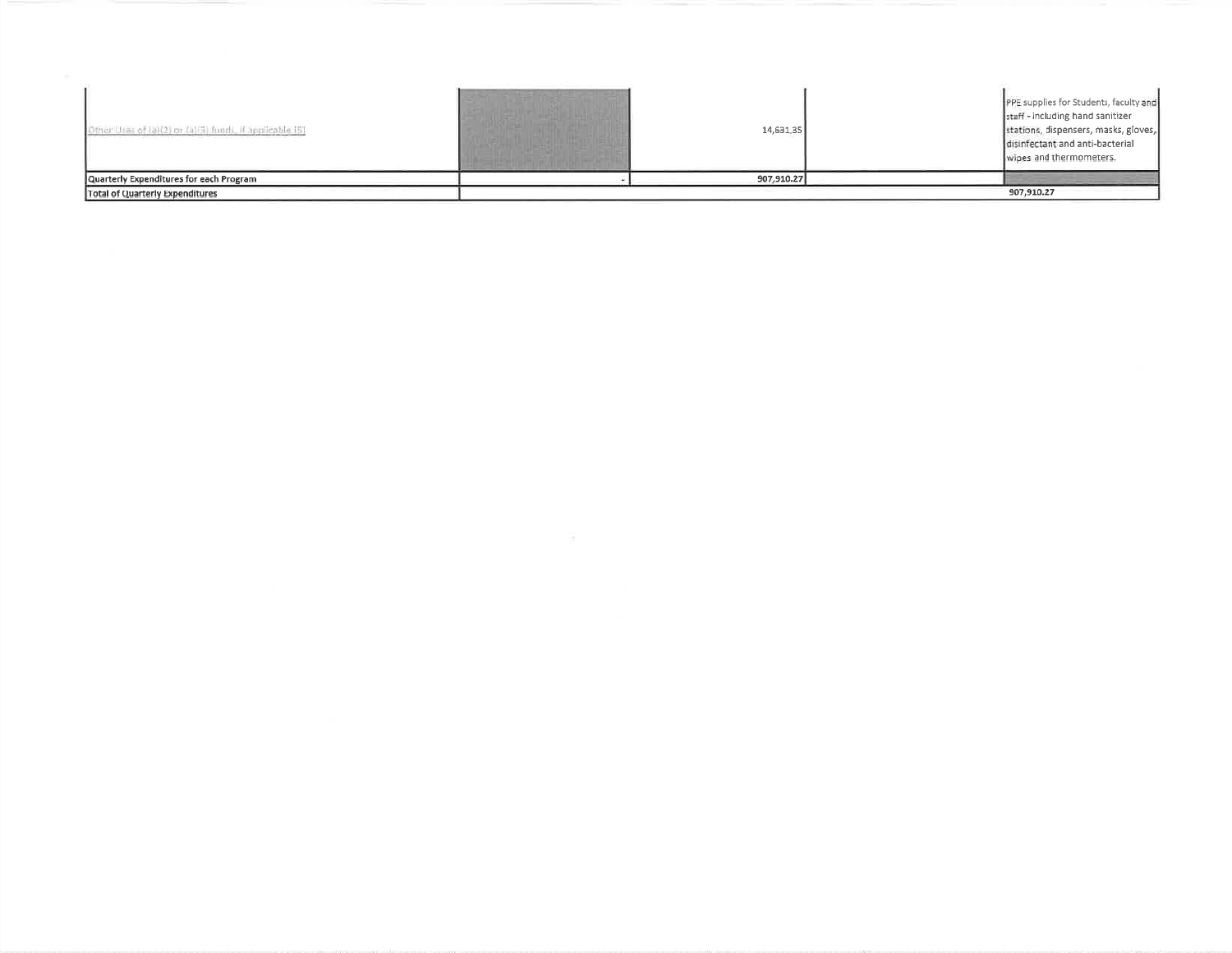| Institution Name: Edward Waters College<br>Date of Report                                                                                                                                                                                                                                                                                                                                            |                                                      |                                         | 7/31/2021 Covering Quarter Ending: 06/30/2021 |                                                                                                                                                                                                               |
|------------------------------------------------------------------------------------------------------------------------------------------------------------------------------------------------------------------------------------------------------------------------------------------------------------------------------------------------------------------------------------------------------|------------------------------------------------------|-----------------------------------------|-----------------------------------------------|---------------------------------------------------------------------------------------------------------------------------------------------------------------------------------------------------------------|
| <b>Total Amount of funds Awarded</b>                                                                                                                                                                                                                                                                                                                                                                 | Section (a)(1) institutional dollars:<br>\$4,852,911 | Section (a)(2): \$6,944,591             | Section $(a)(3)$ :                            | <b>Final Report</b>                                                                                                                                                                                           |
| Category                                                                                                                                                                                                                                                                                                                                                                                             | Amount<br>in (a)(1) institutional dollars            | Amount in (a)(2) dollars, if applicable | Amount in (a)(3) dollars, if applicable       | <b>Explanatory Notes</b>                                                                                                                                                                                      |
| Providing additional emergency financial aid grants to students [1]                                                                                                                                                                                                                                                                                                                                  |                                                      |                                         |                                               |                                                                                                                                                                                                               |
| Providing reimbursements for tuition, housing, room and board, or other fee refunds.                                                                                                                                                                                                                                                                                                                 |                                                      |                                         |                                               |                                                                                                                                                                                                               |
| Providing tuition discounts.                                                                                                                                                                                                                                                                                                                                                                         |                                                      | (269, 405.38)                           |                                               |                                                                                                                                                                                                               |
| Covering the cost of providing additional technology hardware to students, such as laptops<br>or tablets, or covering the added cost of technology fees.                                                                                                                                                                                                                                             |                                                      |                                         |                                               | Provided all students and employees<br>with a laptops to continue with an<br>online platform.                                                                                                                 |
| Providing or subsidizing the costs of high-speed internet to students or faculty to transition<br>to an online environment,                                                                                                                                                                                                                                                                          |                                                      |                                         |                                               |                                                                                                                                                                                                               |
| Subsidizing off-campus housing costs due to dormitory closures or decisions to limit<br>housing to one student per room; subsidizing housing costs to reduce housing density;<br>paying for hotels or other off-campus housing for students who need to be isolated; paying<br>travel expenses for students who need to leave campus early due to coronavirus infections<br>or campus interruptions. |                                                      | 424,830.00                              |                                               | On campus housing was limited and<br>therefore additional space was<br>needed to accommodate the on<br>campus residents.                                                                                      |
| Subsidizing food service to reduce density in eating facilities, to provide pre-packaged<br>meals, or to add hours to food service operations to accommodate social distancing.                                                                                                                                                                                                                      |                                                      |                                         |                                               |                                                                                                                                                                                                               |
| Costs related to operating additional class sections to enable social distancing, such as<br>those for hiring more instructors and increasing campus hours of operations.                                                                                                                                                                                                                            |                                                      |                                         |                                               |                                                                                                                                                                                                               |
| Campus safety and operations (2)                                                                                                                                                                                                                                                                                                                                                                     |                                                      | 519,109.65                              |                                               | Campus-wide sanitation of all<br>classrooms, offices, and common<br>areas Testinfg and Vaccines, and<br>Equipment HVAC systems for proper<br>Air flow. Due to environment had to<br>create social distancing. |
| Purchasing, leasing, or renting additional instructional equipment and supplies (such as<br>aboratory equipment or computers) to reduce the number of students sharing equipment<br>or supplies during a single class period and to provide time for disinfection between uses.                                                                                                                      |                                                      |                                         |                                               | Purchased ID printer to ensure that<br>all students, faculty, and staff<br>returning from remote work to in<br>person were provided with a valid<br>EWC ID for the new fiscal year.                           |
| Replacing lost revenue due to reduced enrollment.                                                                                                                                                                                                                                                                                                                                                    |                                                      |                                         |                                               |                                                                                                                                                                                                               |
| Recission fost revenue from non-tuition sources (i.e., cancelled angillary events)<br>dirruption of food service, darms, childcare or other facilities; cancellation of use of<br>campus venues by other organizations, lost parking revenue, etc.1.(3)                                                                                                                                              |                                                      |                                         |                                               |                                                                                                                                                                                                               |
| Purchasing faculty and staff training in online instruction; or paying additional funds to staff<br>who are providing training in addition to their regular job responsibilities.                                                                                                                                                                                                                    |                                                      |                                         |                                               | Training for online course instruction.<br>The Pandemic caused a change in the<br>format of the class structure.                                                                                              |
| Purchasing, leasing, or renting additional equipment or software to enable distance<br>learning, or upgrading campus wi-fi access or extending open networks to parking lots or<br>public spaces, etc.                                                                                                                                                                                               |                                                      |                                         |                                               |                                                                                                                                                                                                               |
| Other Uses of (a)(1) Institutional Portion funds.[4]                                                                                                                                                                                                                                                                                                                                                 |                                                      |                                         |                                               | PPE supplies for Students, faculty and<br>staff - including hand sanitizer<br>stations, dispensers, masks, gloves,<br>disinfectant and anti-bacterial<br>wipes and thermometers.                              |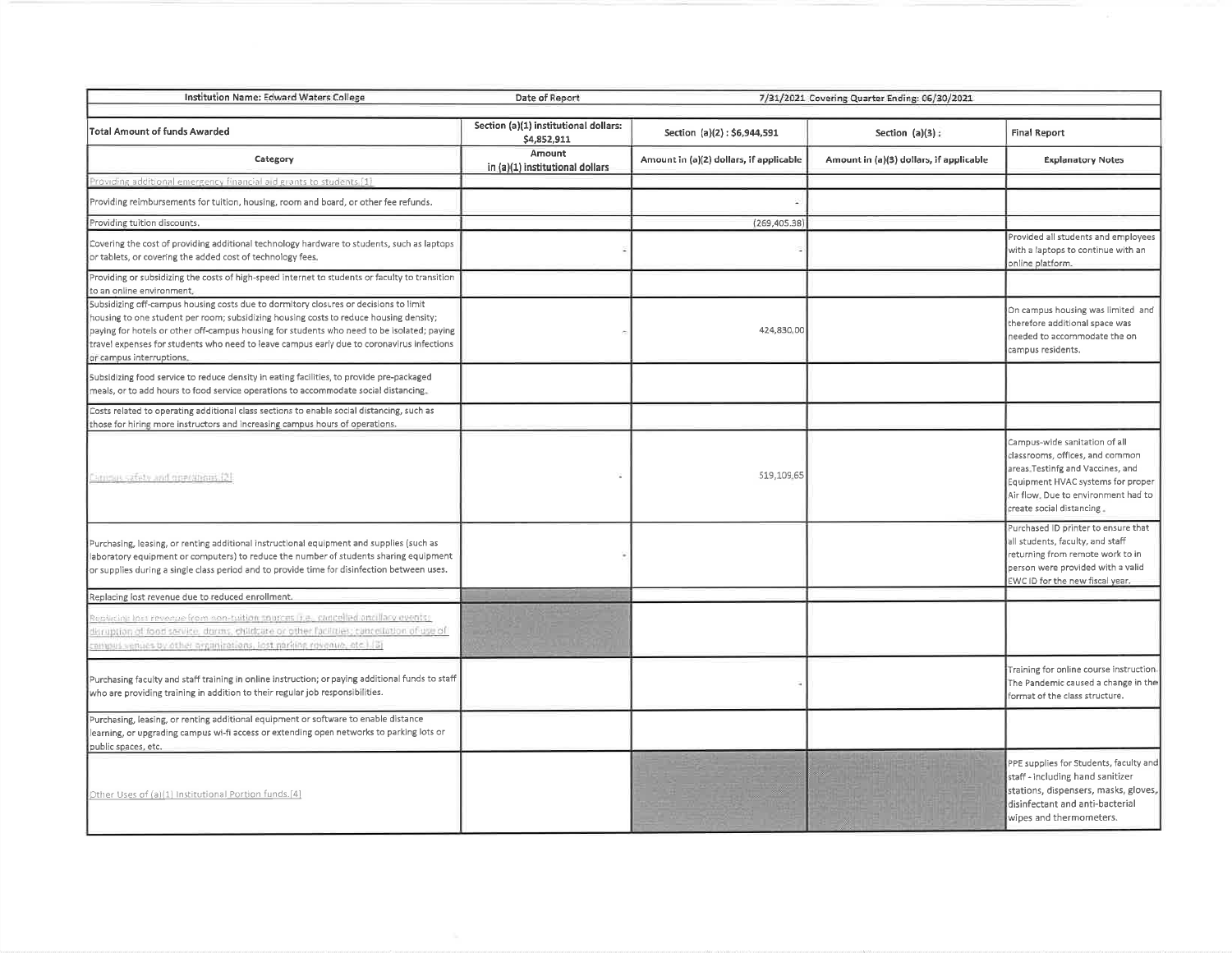| Other Uses of (a)(3) or (a)(3) funds, if applicable (5). | 2,162,201.90 | 4418.33 | PPE supplies for Students, faculty and<br>staff - including hand sanitizer<br>stations, dispensers, masks, gloves,<br>disinfectant and anti-bacterial<br>wipes and thermometers. |
|----------------------------------------------------------|--------------|---------|----------------------------------------------------------------------------------------------------------------------------------------------------------------------------------|
| Quarterly Expenditures for each Program                  | 2,836,736.17 |         |                                                                                                                                                                                  |
| Total of Quarterly Expenditures                          |              |         | 2,836,736.17                                                                                                                                                                     |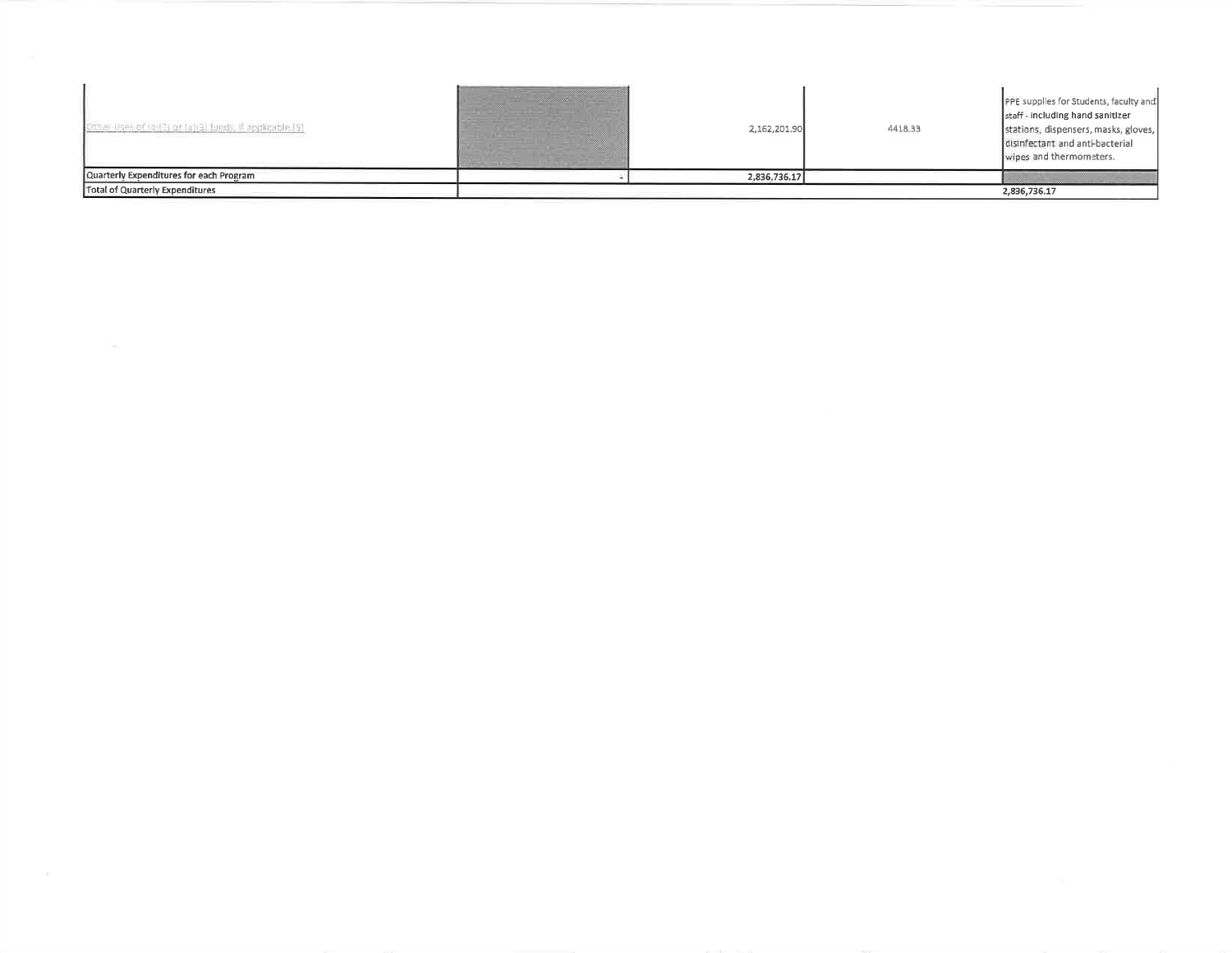| Institution Name: Edward Waters College<br>Date of Report<br>10/31/2021 Covering Quarter Ending: 09/30/2021                                                                                                                                                                                                                                                                                          |                                                                                                             |                                         |                                         |                                                                                                                                                                                                                                |  |
|------------------------------------------------------------------------------------------------------------------------------------------------------------------------------------------------------------------------------------------------------------------------------------------------------------------------------------------------------------------------------------------------------|-------------------------------------------------------------------------------------------------------------|-----------------------------------------|-----------------------------------------|--------------------------------------------------------------------------------------------------------------------------------------------------------------------------------------------------------------------------------|--|
|                                                                                                                                                                                                                                                                                                                                                                                                      | Section (a)(1) institutional dollars:<br><b>Total Amount of funds Awarded</b><br>Section (a)(2): \$14959746 |                                         |                                         |                                                                                                                                                                                                                                |  |
|                                                                                                                                                                                                                                                                                                                                                                                                      | \$4,852,911<br>Amount                                                                                       |                                         | Section $(a)(3)$ :                      | <b>Final Report</b>                                                                                                                                                                                                            |  |
| Category                                                                                                                                                                                                                                                                                                                                                                                             | in (a)(1) institutional dollars                                                                             | Amount in (a)(2) dollars, if applicable | Amount in (a)(3) dollars, if applicable | <b>Explanatory Notes</b>                                                                                                                                                                                                       |  |
| Providing additional emergency financial aid grants to students.[1]                                                                                                                                                                                                                                                                                                                                  |                                                                                                             |                                         |                                         |                                                                                                                                                                                                                                |  |
| Providing reimbursements for tuition, housing, room and board, or other fee refunds,                                                                                                                                                                                                                                                                                                                 |                                                                                                             |                                         |                                         |                                                                                                                                                                                                                                |  |
| Providing tuition discounts.                                                                                                                                                                                                                                                                                                                                                                         |                                                                                                             |                                         |                                         |                                                                                                                                                                                                                                |  |
| Covering the cost of providing additional technology hardware to students, such as laptops<br>or tablets, or covering the added cost of technology fees.                                                                                                                                                                                                                                             |                                                                                                             |                                         |                                         | Provided all students and employees<br>with a laptops to continue with an<br>online platform.                                                                                                                                  |  |
| Providing or subsidizing the costs of high-speed internet to students or faculty to transition<br>to an online environment.                                                                                                                                                                                                                                                                          |                                                                                                             |                                         |                                         |                                                                                                                                                                                                                                |  |
| Subsidizing off-campus housing costs due to dormitory closures or decisions to limit<br>housing to one student per room; subsidizing housing costs to reduce housing density;<br>paying for hotels or other off-campus housing for students who need to be isolated; paying<br>travel expenses for students who need to leave campus early due to coronavirus infections<br>or campus interruptions. |                                                                                                             | 261,141.78                              |                                         | On campus housing was limited and<br>therefore additional space was<br>needed to accommodate the on<br>campus residents.                                                                                                       |  |
| Subsidizing food service to reduce density in eating facilities, to provide pre-packaged<br>meals, or to add hours to food service operations to accommodate social distancing.                                                                                                                                                                                                                      |                                                                                                             |                                         |                                         |                                                                                                                                                                                                                                |  |
| Costs related to operating additional class sections to enable social distancing, such as<br>those for hiring more instructors and increasing campus hours of operations.                                                                                                                                                                                                                            |                                                                                                             |                                         |                                         |                                                                                                                                                                                                                                |  |
| Campus safety and operations.[2]                                                                                                                                                                                                                                                                                                                                                                     |                                                                                                             | 558,661.34                              |                                         | Campus-wide sanitation of all<br>classrooms, offices, and common<br>areas. Testinig and Vaccines, and<br>Equipment HVAC systems for proper<br>Air flow. Vitual Technology Students<br>seeking Medical and Couseling<br>online. |  |
| Purchasing, leasing, or renting additional instructional equipment and supplies (such as<br>laboratory equipment or computers) to reduce the number of students sharing equipment<br>br supplies during a single class period and to provide time for disinfection between uses.                                                                                                                     |                                                                                                             |                                         |                                         | Purchased ID printer to ensure that<br>all students, faculty, and staff<br>returning from remote work to in<br>person were provided with a valid<br>EWC ID for the new fiscal year.                                            |  |
| Replacing lost revenue due to reduced enrollment.                                                                                                                                                                                                                                                                                                                                                    |                                                                                                             |                                         |                                         |                                                                                                                                                                                                                                |  |
| Replacing lost revenue from non-tuition sources (i.e., cancelled ancillary events;<br>disruption of food service, dorms, childcare or other facilities; cancellation of use of<br>tampus venues by other organizations, lost parking revenue, etc.).[3]                                                                                                                                              |                                                                                                             |                                         |                                         |                                                                                                                                                                                                                                |  |
| Purchasing faculty and staff training in online instruction; or paying additional funds to staff<br>who are providing training in addition to their regular job responsibilities.                                                                                                                                                                                                                    |                                                                                                             |                                         |                                         | Training for online course instruction.<br>The Pandemic caused a change in the<br>format of the class structure.                                                                                                               |  |
| Purchasing, leasing, or renting additional equipment or software to enable distance<br>learning, or upgrading campus wi-fi access or extending open networks to parking lots or<br>public spaces, etc.                                                                                                                                                                                               |                                                                                                             |                                         |                                         |                                                                                                                                                                                                                                |  |
| Other Uses of (a)(1) Institutional Portion funds.[4]                                                                                                                                                                                                                                                                                                                                                 | 47,906,48                                                                                                   |                                         |                                         | PPE supplies for Students, faculty and<br>staff - including hand sanitizer<br>stations, dispensers, masks, gloves,<br>disinfectant and anti-bacterial<br>wipes and thermometers.                                               |  |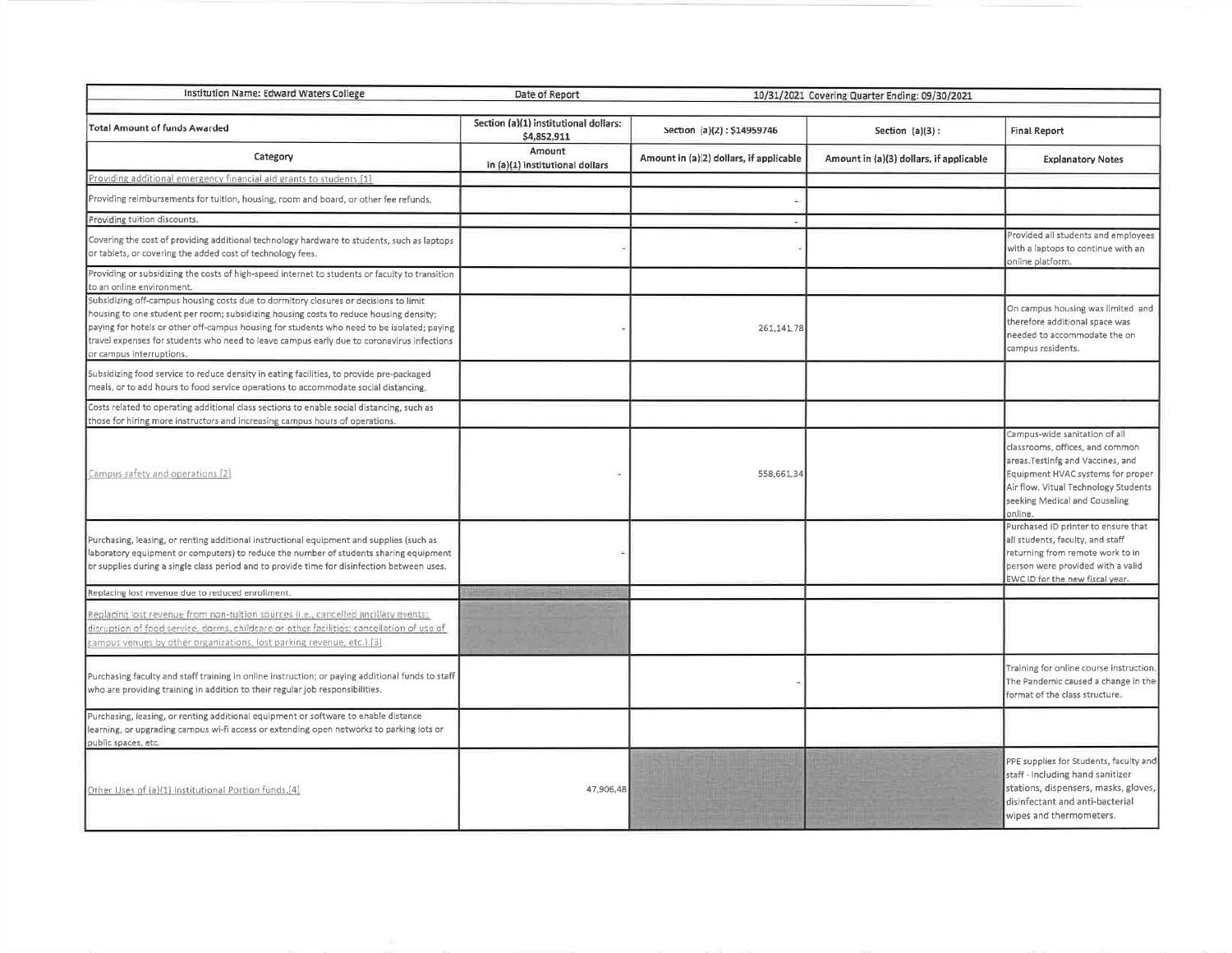| Other tises of (a)(2) or (a)(3) funds, it applicable [\$) |           |            | PPE supplies for Students, faculty and<br>staff - including hand sanitizer<br>stations, dispensers, masks, gloves,<br>disinfectant and anti-bacterial<br>wipes and thermometers. |
|-----------------------------------------------------------|-----------|------------|----------------------------------------------------------------------------------------------------------------------------------------------------------------------------------|
| Quarterly Expenditures for each Program                   | 47,906.48 | 819,803.12 |                                                                                                                                                                                  |
| Total of Quarterly Expenditures                           |           |            | 867.709.60                                                                                                                                                                       |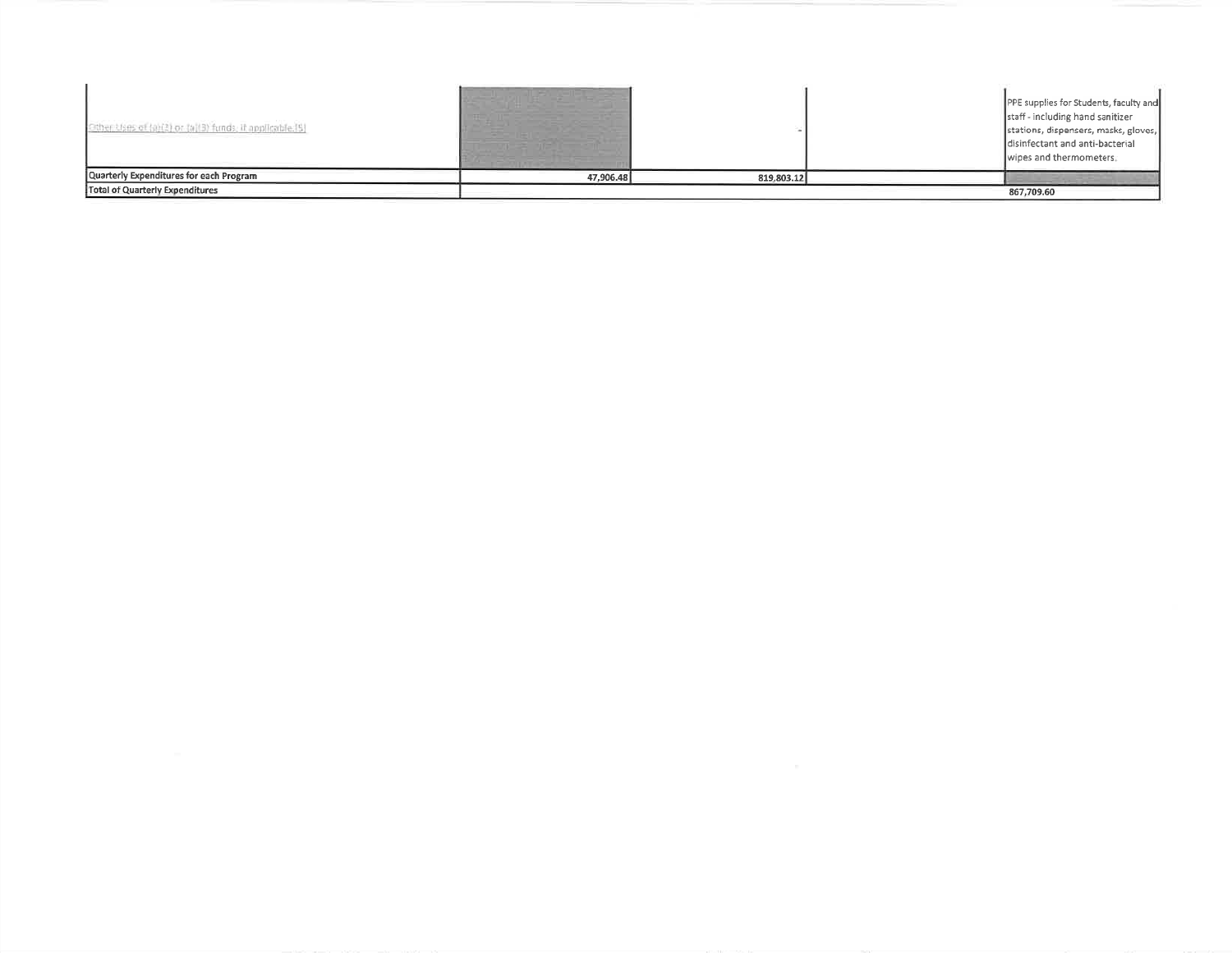| Institution Name: Edward Waters College                                                                                                                                                                                                                                                                                                                                                              | Date of Report<br>1/15/2022 Covering Quarter Ending: 12/31/2021 |                                         |                                         |                                                                                                                                                                                     |
|------------------------------------------------------------------------------------------------------------------------------------------------------------------------------------------------------------------------------------------------------------------------------------------------------------------------------------------------------------------------------------------------------|-----------------------------------------------------------------|-----------------------------------------|-----------------------------------------|-------------------------------------------------------------------------------------------------------------------------------------------------------------------------------------|
| <b>Total Amount of funds Awarded</b>                                                                                                                                                                                                                                                                                                                                                                 | Section (a)(1) institutional dollars:<br>\$4,852,911            | Section (a)(2): \$14959746              | Section $(a)(3)$ :                      | <b>Final Report</b>                                                                                                                                                                 |
| Category                                                                                                                                                                                                                                                                                                                                                                                             | Amount<br>in (a)(1) institutional dollars                       | Amount in (a)(2) dollars, if applicable | Amount in (a)(3) dollars, if applicable | <b>Explanatory Notes</b>                                                                                                                                                            |
| Providing additional emergency financial aid grants to students.[1]                                                                                                                                                                                                                                                                                                                                  |                                                                 |                                         |                                         |                                                                                                                                                                                     |
| Providing reimbursements for tuition, housing, room and board, or other fee refunds.                                                                                                                                                                                                                                                                                                                 |                                                                 |                                         |                                         |                                                                                                                                                                                     |
| Providing tuition discounts.                                                                                                                                                                                                                                                                                                                                                                         |                                                                 |                                         |                                         |                                                                                                                                                                                     |
| Covering the cost of providing additional technology hardware to students, such as laptops<br>or tablets, or covering the added cost of technology fees.                                                                                                                                                                                                                                             |                                                                 |                                         |                                         | Provided all students and employees<br>with a laptops to continue with an<br>online platform.                                                                                       |
| Providing or subsidizing the costs of high-speed internet to students or faculty to transition<br>to an online environment.                                                                                                                                                                                                                                                                          |                                                                 |                                         |                                         |                                                                                                                                                                                     |
| Subsidizing off-campus housing costs due to dormitory closures or decisions to limit<br>housing to one student per room; subsidizing housing costs to reduce housing density;<br>paying for hotels or other off-campus housing for students who need to be isolated; paying<br>travel expenses for students who need to leave campus early due to coronavirus infections<br>or campus interruptions. |                                                                 | 632,232.00                              |                                         | On campus housing was limited and<br>therefore additional space was<br>needed to accommodate the on<br>campus residents.                                                            |
| Subsidizing food service to reduce density in eating facilities, to provide pre-packaged<br>meals, or to add hours to food service operations to accommodate social distancing.                                                                                                                                                                                                                      |                                                                 |                                         |                                         |                                                                                                                                                                                     |
| Costs related to operating additional class sections to enable social distancing, such as<br>those for hiring more instructors and increasing campus hours of operations.                                                                                                                                                                                                                            |                                                                 |                                         |                                         |                                                                                                                                                                                     |
| Campus safety and operations.[2]                                                                                                                                                                                                                                                                                                                                                                     |                                                                 | 1,191,524.91                            |                                         | Campus-wide sanitation of all<br>classrooms, offices, and common<br>areas. Testinfg and Vaccines, and<br>Equipment HVAC systems for proper<br>Air flow.                             |
| Purchasing, leasing, or renting additional instructional equipment and supplies (such as<br>laboratory equipment or computers) to reduce the number of students sharing equipment<br>or supplies during a single class period and to provide time for disinfection between uses.                                                                                                                     |                                                                 |                                         |                                         | Purchased ID printer to ensure that<br>all students, faculty, and staff<br>returning from remote work to in<br>person were provided with a valid<br>EWC ID for the new fiscal year. |
| Replacing lost revenue due to reduced enrollment.                                                                                                                                                                                                                                                                                                                                                    |                                                                 |                                         |                                         |                                                                                                                                                                                     |
| Replacing lost revenue from non-tuition sources (i.e., cancelled ancillary events;<br>disruption of food service, dorms, childcare or other facilities: cancellation of use of<br>campus venues by other organizations, lost parking revenue, etc.).[3]                                                                                                                                              |                                                                 |                                         |                                         |                                                                                                                                                                                     |
| Purchasing faculty and staff training in online instruction; or paying additional funds to staff<br>who are providing training in addition to their regular job responsibilities.                                                                                                                                                                                                                    |                                                                 |                                         |                                         | Training for online course instruction.<br>The Pandemic caused a change in the<br>format of the class structure.                                                                    |
| Purchasing, leasing, or renting additional equipment or software to enable distance<br>learning, or upgrading campus wi-fi access or extending open networks to parking lots or<br>public spaces, etc.                                                                                                                                                                                               |                                                                 |                                         |                                         |                                                                                                                                                                                     |
| Other Uses of (a)(1) Institutional Portion funds.[4]                                                                                                                                                                                                                                                                                                                                                 |                                                                 |                                         |                                         | PPE supplies for Students, faculty and<br>staff - including hand sanitizer<br>stations, dispensers, masks, gloves,<br>disinfectant and anti-bacterial<br>wipes and thermometers.    |